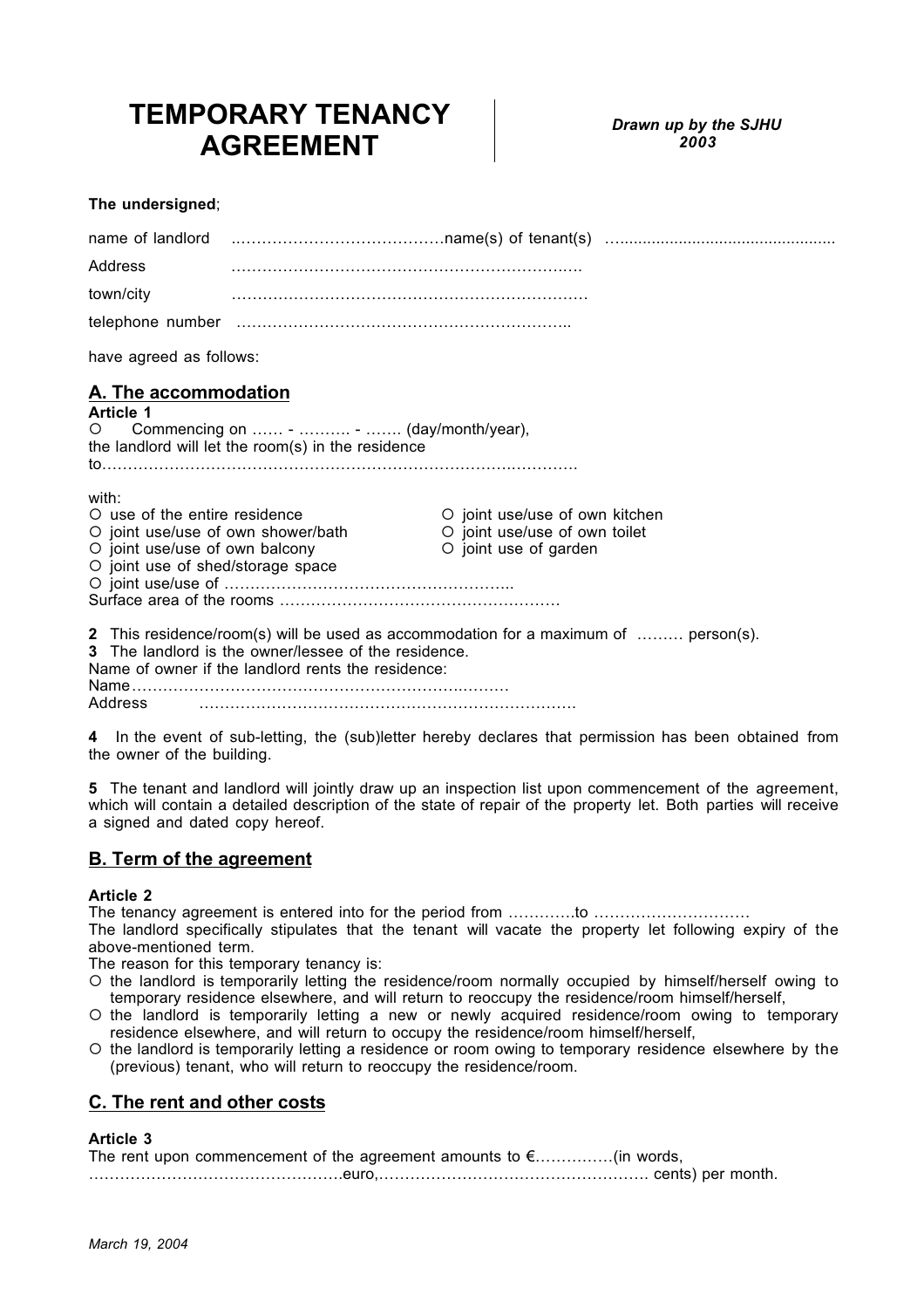# **Article 4**

**1** The charges for concomitant deliveries and services is estimated at €……………(in

words,……………………….. …euro, ……………………………………..cents) per month, to be paid each month in the form of an advance payment.

- **2** These concomitant deliveries and services consist of:
- $O$  gas
- $O$  electricity

O water **use of:**

| use vi.      |  |
|--------------|--|
|              |  |
|              |  |
|              |  |
| O curtains,  |  |
| O furniture, |  |
|              |  |

# **Article 5**

The rent will be paid each month before the……….of the month concerned.

The advance payments for concomitant deliveries and services will be made at the same time as the rent is paid.

Payment will take place:

by transfer to bank/giro(bank) account number: ............................................................

payable to ………………………………………..................................................................

 $\circ$  in cash in return for a written receipt.

#### **Article 6**

Upon signature of this agreement, the tenant will pay to the landlord a deposit amounting to one month's rent. If at the end of the tenancy there are no grounds for retaining this deposit, the landlord will repay the deposit within one month of the end of the agreement.

# **D Maintenance obligation**

#### **Article 7**

The tenant is allowed to change or make adjustments to the let property, if those changes or adjustments can be undone without considerable costs for the landlord.

#### **Article 8**

- 1 The landlord will remedy defects, on request of the tenant.
- 2 The landlord is liable for damage caused by such defects.
- 3 During the period of tenancy, the landlord will perform all necessary maintenance, unless such maintenance is the responsibility of the tenant according to this agreement.

#### **Article 9**

The following maintenance obligations in relation to the property let are at the tenant's expense, unless the maintenance is necessary as the result of normal wear and tear or actions or failure to act on the part of the landlord:

- □ whitewashing, distempering, wallpapering and painting for the duration of the period of residence,
- day-to-day maintenance and small-scale repairs to locks and hinges and small components of electrical systems, such as switches, lamps, electrical plugs and sockets,
- $\Box$ the maintenance of water taps and measures necessary as a result of frozen water pipes,
- $\Box$ replacement of broken windows, if this can be done without considerable costs,
- $\Box$ cleaning and unblocking of drains, sinks and gutters, if those can be reached by the tenant,
- $\Box$ sweeping of chimneys, at least once a year, if those can be reached by the tenant,
- $\Box$  all other repair work ensuing from gross negligence, carelessness, neglect or rough handling during occupancy on the part of the tenant.

#### **Article 10**

The tenant is obliged to compensate for or remedy damage caused by him or her. The tenant is also liable for damage caused by persons using and/or visiting the property let with his or her permission.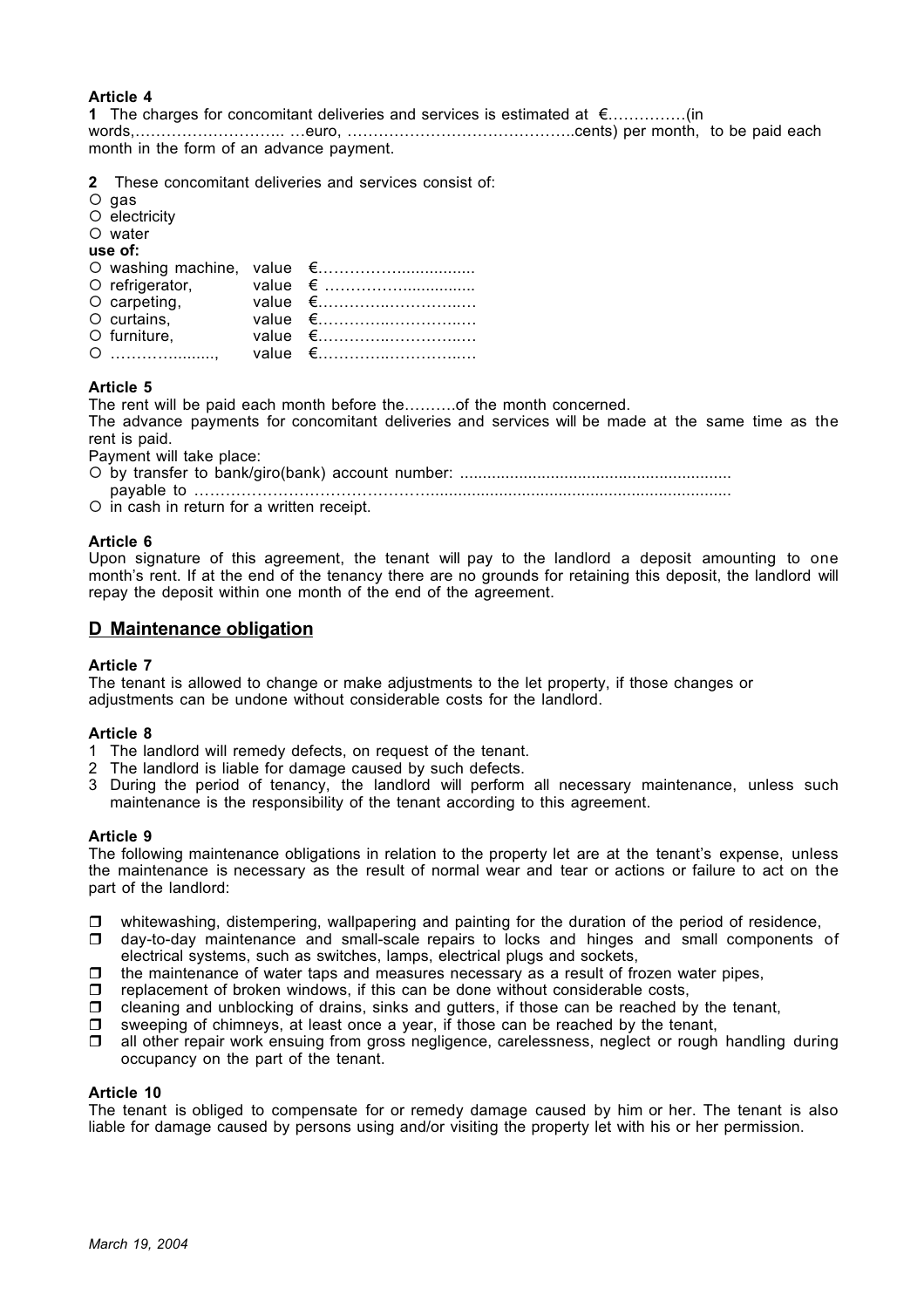# **E Other rights and obligations**

# **Article 11**

The landlord is obliged to make the property let available to the tenant in a clean state on the commencement date agreed upon, and to hand the keys over to the tenant.

## **Article 12**

The tenant undertakes not to cause hindrance or nuisance to the landlord, other residents and local residents.

#### **Article 13**

**1** The landlord undertakes not to cause any hindrance or nuisance to the tenant.

**2** The landlord will respect the privacy of the tenant and only

enter the room(s) following an appointment with the tenant. The tenant is permitted to lock the room(s).

# **F Termination of the tenancy agreement**

#### **Article 14**

The period of notice for the landlord is three months.

#### **Article 15**

The tenant may not give notice of cancellation of the agreement before the end of the tenancy agreement unless he or she arranges for a subsequent tenant for the remaining period. The period of notice for the tenant is one month. Notice must be given by registered post or bailiff's notification.

#### **Article 16**

The tenancy agreement may be terminated with the joint approval of the tenant and the landlord at any time once the period of tenancy has commenced.

#### **Article 17**

Upon expiry of the tenancy agreement, the tenant will deliver the property let in accordance with the inspection list in the condition in which it was occupied upon commencement of the agreement. The tenant will hand over the keys to the landlord on the date of vacation.

Thus drawn up on …………………..…………(day/month/year) in ………………………………(town/city)

…………………………………………..……… …………………………………………..……… signature landlord states and signature tenant

…………………………………………………………………………… signature tenant 2

*The SJHU has taken the greatest possible care in drafting these model contracts. However, the creators of these contracts can accept no liability for errors and/or imperfections. When using these model contracts, it must be borne in mind that the content thereof depends on the intentions and wishes of the parties to the agreement. The SJHU may issue advice in this respect if required*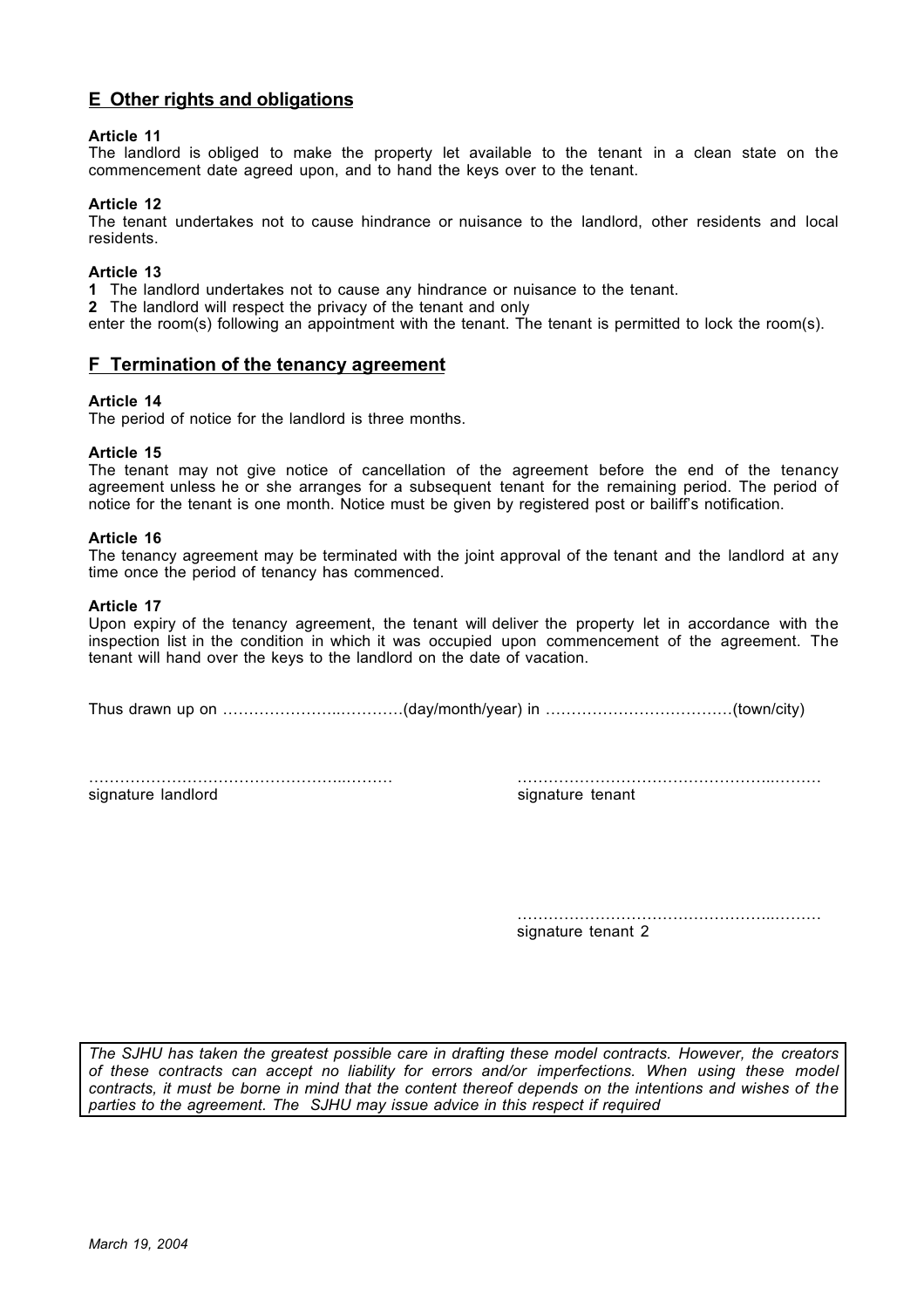# **Explanatory notes temporary tenancy agreement**

## **To Article 1**

It is also a good idea, alongside the inspection list, to draw up a list of any furniture and other items present in the property let, with their values.

#### **To Article 2**

If the landlord is not local, it may be a good idea to appoint a manager.

Only in situations as described in Article 2, the landlord is allowed to cancel the agreement on the grounds of the fact that it is a temporary agreement. The agreement must then contain an eviction clause. If sub-letting takes place for one of the reasons referred to in Article 2, the tenant must leave the property let at the end of the period of tenancy. If a temporary agreement has been concluded on other grounds, this agreement is valid, but the court may decide that the tenant may remain in the property let after this period.

## **To Article 3**

The maximum rent permitted for a room/residence can be calculated on the basis of a points system drawn up by the Ministry of Housing, Spatial Planning and the Environment (VROM). It is vitally important for both the tenant and the landlord that the rent is divided. If the landlord does not divide the rent and asks an 'all-in price', he or she runs the risk of having to repay a large amount to the tenants as the result of legal proceedings. If the rent assessment committee is of the opinion that an all-in price is being charged, it will determine the rent at the lowest reasonable rent (55% of the maximum permissible rent). In addition, the rent assessment committee will pronounce that 25% of the lowest reasonable rent is an advance payment for service charges.

## **To Article 4**

When calculating a charge for the use of furniture, carpeting, etc., an annual charge of 20% of the purchase value is taken for goods not more than five years old. Example: for carpeting purchased new for € 200, a charge of € 40 per year may be made, or € 3.33 per month. For goods more than five years old, 20% of the second-hand sale value at the beginning of the period may be charged. For durable goods such as a heater or deep-freeze, 10% of the purchase value or second-hand sale value may be charged.

#### **To Article 6**

As temporary rental often concerns furnished property, it is advisable to ask for a deposit from the tenant (amounting to one month's rent) in case there is any damage.

#### **To Article 14**

If the temporary tenancy lasts longer than one year, the period of notice is extended by one month for each year of uninterrupted tenancy, up to a maximum of six months. The landlord is obliged to give notice to the tenant officially by registered post or bailiff's notification, stating the grounds for termination, namely that this is a temporary tenancy agreement. The landlord must give notice at least three months in advance.

The landlord may not give notice before the expiry of the tenancy agreement.